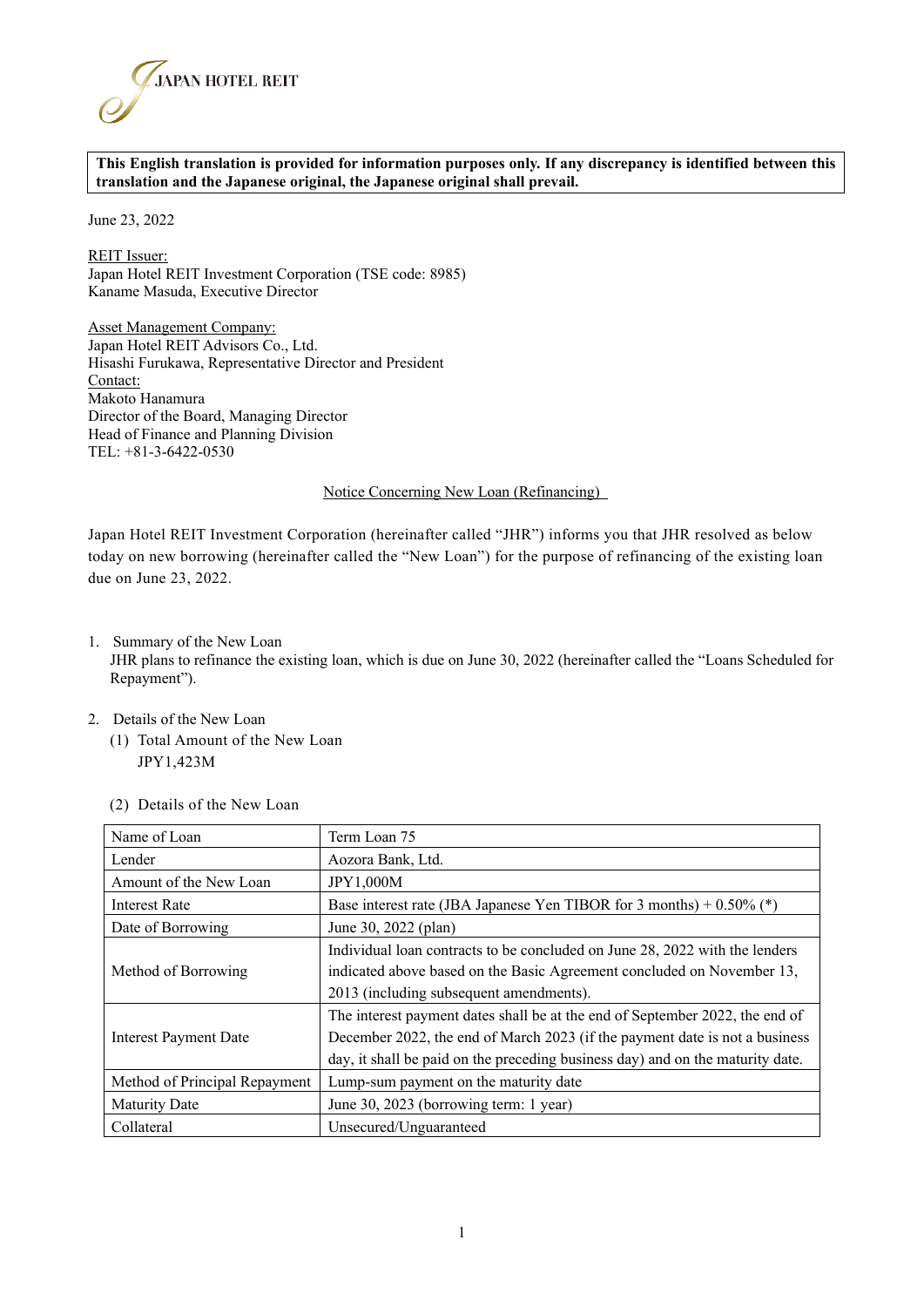

- (\*) For Term Loan 75 and Term Loan 76, base interest rate to be applied to the calculation period for the interest to be paid at interest payment dates will be JBA Japanese Yen TIBOR for 3 months and Yen TIBOR for 1 month at 2 business days prior to preceding interest payment date respectively. Please refer to the website of JBA TIBOR Administration for the JBA Japanese Yen TIBOR (http://www.jbatibor.or.jp/english/rate/).
- 3. Summary of the Loan Scheduled for Repayment
	- (1) Summary of the repayment JHR plans to repay the loan with using the New Loans.
	- (2) Total amount of the repayment JPY1,423M
	- (3) Scheduled date of the repayment June 30, 2022

## (4) Details of the subject individual loan

| Loan              | Term Loan 14                       |  |  |
|-------------------|------------------------------------|--|--|
| Lenders           | Aozora Bank, Ltd., MUFG Bank, Ltd. |  |  |
| Date of borrowing | July 10, 2015                      |  |  |
| Maturity date     | June 30, 2022                      |  |  |
| Borrowing balance | JPY1,423M                          |  |  |

4. Status of the Interest-Bearing Debt Before and After the New Loans (scheduled)

(Unit: millions of yen)

| Category |                  | Before | After  | Variance |
|----------|------------------|--------|--------|----------|
|          | Short-term loans | 31,013 | 32,436 | - 425    |